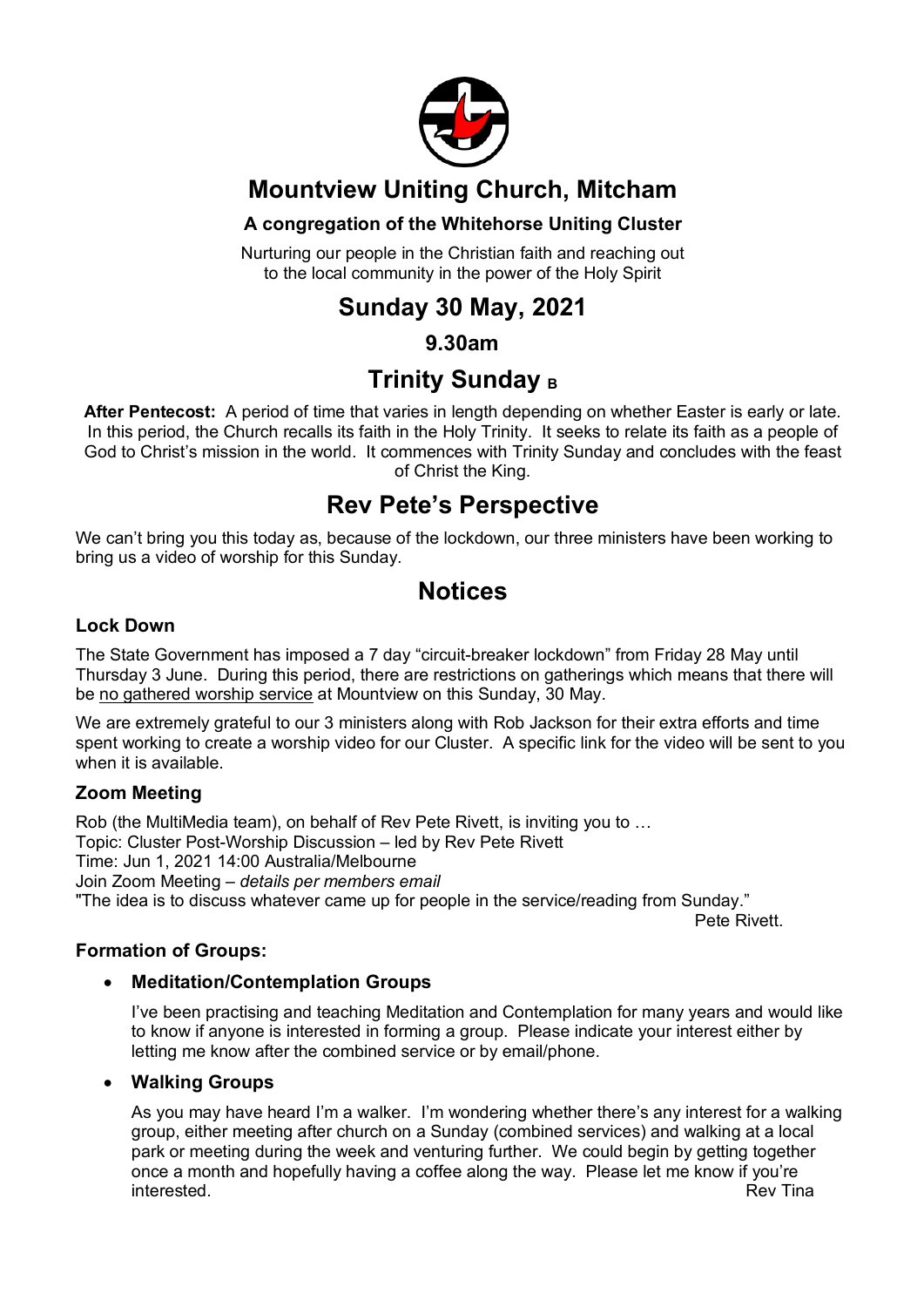#### **Forum at Forest Hill on 30 May postponed**

Due to the COVID-19 restrictions currently in place, the Forum at Forest Hill Uniting this Sunday has been postponed. An alternative date has not been set yet but we will advise as soon as this is known.

#### **Availability of our Ministers**

An office for our Ministers is being prepared at Blackburn North/Nunawading. It will provide a space for them to work and meet together at times which suit them. Ministers are generally unavailable on Fridays and Saturdays. Their working days are as follows:

- **Rev Peter Cannon, Sunday to Thursday**
- Rev Tina Lyndon Ng, Sunday, Tuesday, Wednesday, Thursday (flexible)
- Rev Pete Rivett, partial days on Sunday, Monday, Tuesday and Wednesday

Ministers will coordinate amongst themselves to address any urgent matter. Lynne Rosenthal.

#### **How the Church's songs shape us**

Our Congregational, Methodist and Presbyterian musical heritage has given the church a very rich resource for community singing. Rev Dr D'Arcy Wood, a leader in church music in Australia, will introduce hymns that continue to enrich Christian worship. Hear invited choristers from Wesley Church Lonsdale Street, and join in community singing. When: Sunday 20<sup>th</sup> June 2021 at 2pm. Where: Stonnington Uniting Church, 57-59 Burke Road, Malvern East. Register to attend by email: ken.barelli@bigpond.com Enquiries: Ken Barelli – mobile 0418 317 942.

## **Worship Roster**

#### **This Sunday 30 May**

No gathered Worship. A video link will be forwarded when available.

#### **Next Sunday 6 June Rev Peter Cannon (Leader)**

David Rowe (Vestry/Fellowship) Jenny Balshaw (Fellowship) Michael Plumridge (Lead Steward)

## **Lectionary Readings**

**This Sunday 30 May:** 

Isaiah 6:1-8 Psalms 29 Romans 8:12-17 John 3:1-17

**Next Sunday 6 June:** Lynne Rosenthal

1 Samuel 8: 4-11 (12-15) 16-20 (11: 14-15) Psalm 138 2 Corinthians 4:13–5:1 Mark 3: 20-35

## **Prayer Cycles**

Rostered members for 'Prayers of The People' – please email your prayer (for your upcoming Sunday) to multi-media@mountview.unitingchurch.org.au before 6pm Thursday

#### **This Sunday 30 May:**

World: Angola, Mozambique Ecumenical: St Timothy's Catholic, Forest Hill UCA: Box Hill (Hanbit Korean), Box Hill (St Andrew's), Box Hill (Wesley); Uniting 's Harrison Community Services

#### **Next Sunday 6 June:**

Derek Moore World: Lesotho, Namibia, South Africa, Swaziland Ecumenical: St Luke's Catholic, Blackburn South UCA: Burwood, Burwood Heights; Uniting AgeWell's Home Help Services

## **Lawn Mowing Roster**

**May:** Bruce McCann and John Gerrand

**June:** Tim Menger and Michael Plumridge